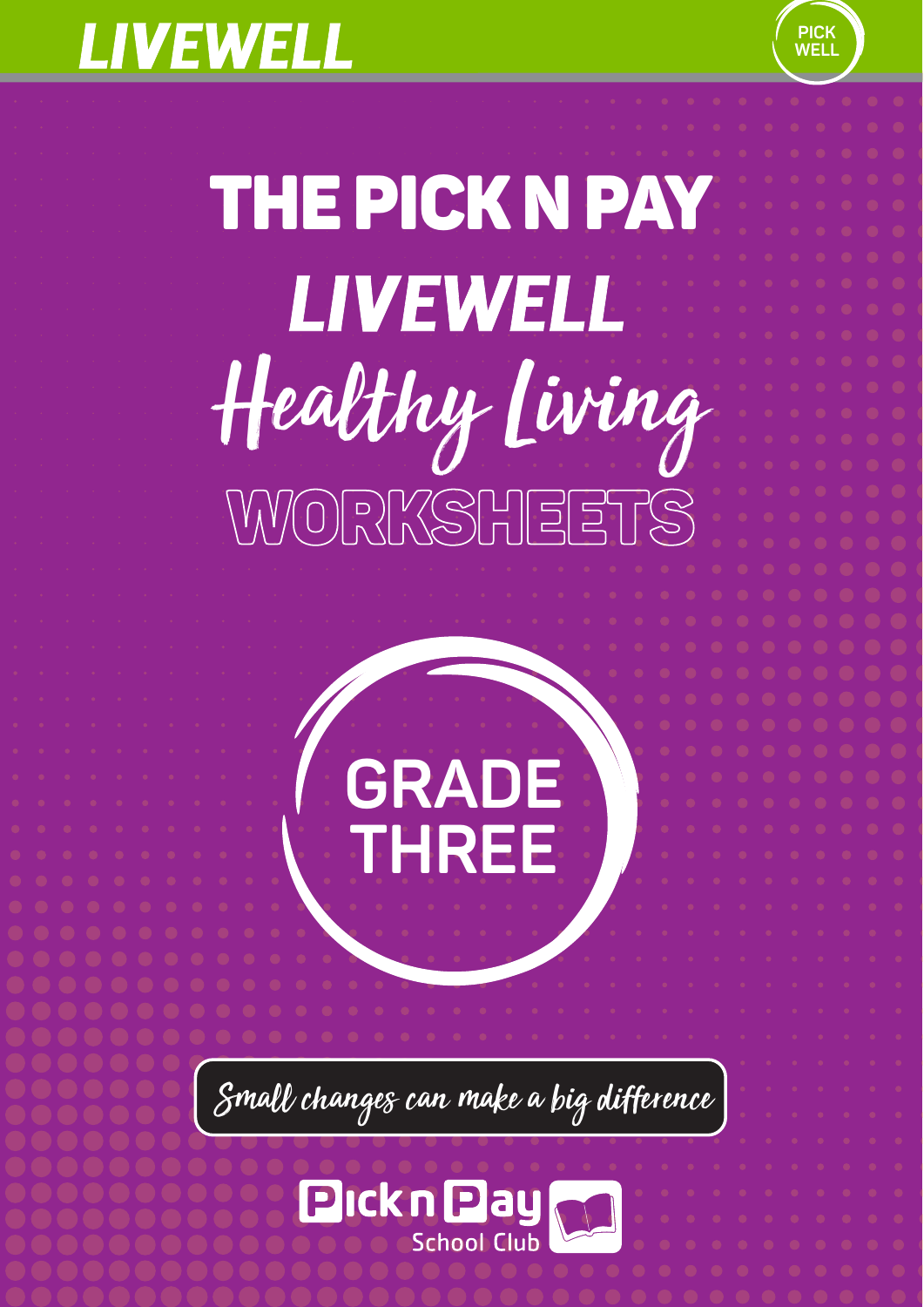

# **Curriculum Links: Life Skills**

| Grade 3 | Beginning Knowledge and Personal and Social Well-being<br>Term 2 |
|---------|------------------------------------------------------------------|
|         | <b>Topic: Healthy eating</b>                                     |
|         | $\cdot$ Food groups                                              |
|         | - Vitamins - fruit and vegetables                                |
|         | Carbohydrates - bread, maize/mielie meal                         |
|         | - Proteins - eggs, beans, meat, nuts                             |
|         | - Dairy - milk, cheese, yoghurt                                  |
|         | $\cdot$ A balanced diet                                          |
|         | Term 4                                                           |
|         | <b>Topic: Products and processes</b>                             |
|         | $\cdot$ Plants                                                   |
|         | What we get from plants<br>$\blacksquare$                        |
|         | Process – from sugar cane to sugar<br>$\overline{\phantom{a}}$   |





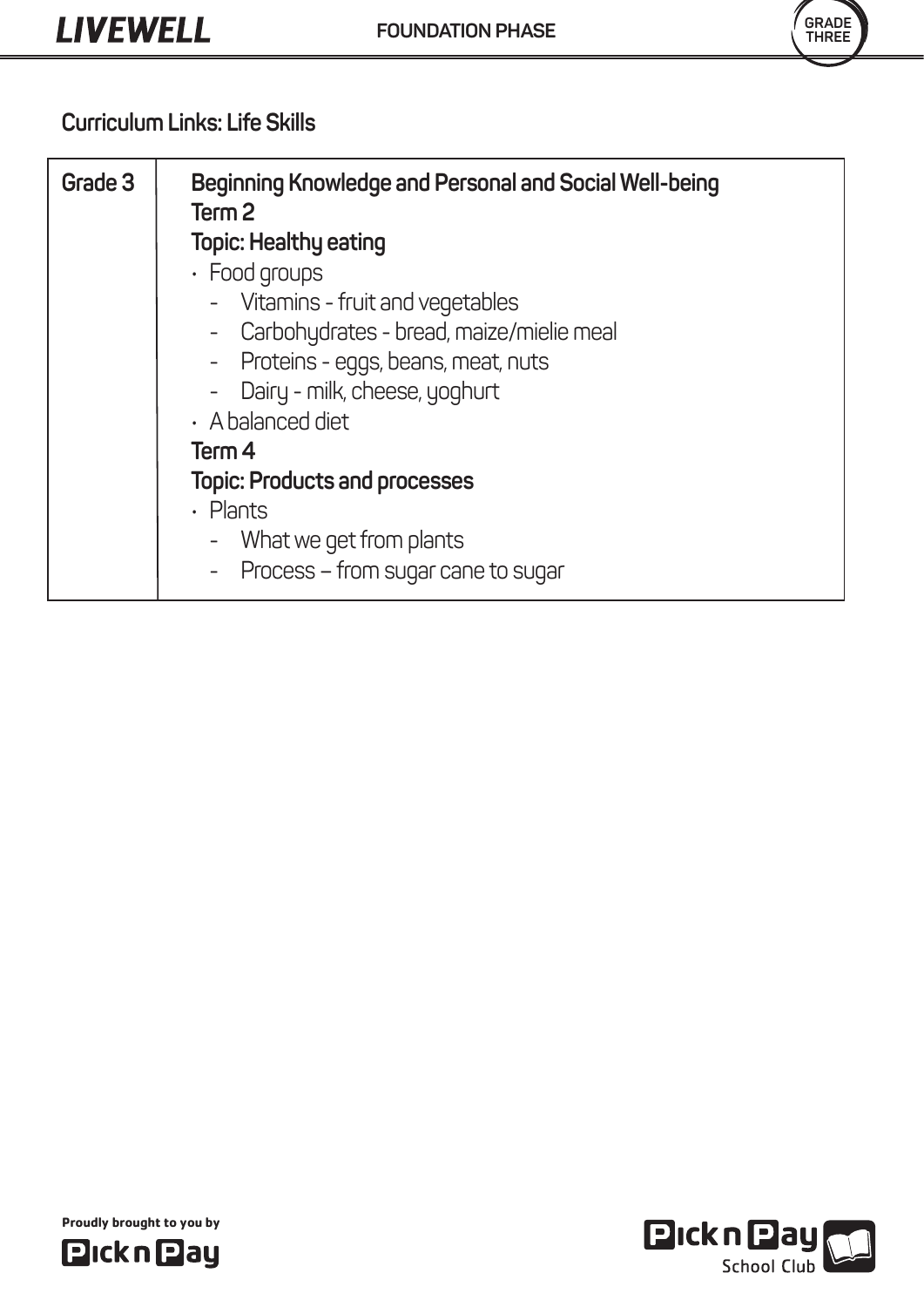**FOUNDATION PHASE**





Name: ............................................................... Date: ...............................................................

# **Read with a teacher/adult**

Some plant foods, such as fruit give us healthy sugars.

Our bodies need these sugars for energy.

When too much extra sugar is added to food, it becomes unhealthy for us.

Too much sugar is not good for our bodies and can lead to poor health.

- **1. Use your poster to decide whether these sentences are True or False. Write T or F next to each sentence.**
- a. Water has less sugar than fruit juice.
- b. Some breakfast cereals have lots of sugar added.
- c. Plain yoghurt has less sugar than flavoured yoghurt.
- d. Banana is a good way to sweeten your porridge.
- e. You should keep treats for special occasions.
- **2. Draw and colour in 3 pictures of foods or drinks that do not have too much sugar added to them.**





# **3. Look at your poster to find words which rhyme with each of these words.**

| Meat         |  |
|--------------|--|
| <b>Drink</b> |  |
| Make         |  |
| Suit         |  |
| Main         |  |

- **4. What is your favourite fruit? ...............................................................**
- **5. What is your favourite treat? ...............................................................**
- **6. Make a poster called: "I eat more fruit than treats". Decorate your poster with lots of fruit and a few of your favourite treats.**

**ANSWERS** Beaten; Drink; Drink; Drink; Drink; Drink; Beaten; Drink; Mahen; Drink; Plake – Sweeten; Drink; Make – Hink; Main – Hink; Main – Hink; Main – Hink; Main – Hink; Main – Hink; Mahen – Main – Hink; Mahen – Mink; Mahen – Main



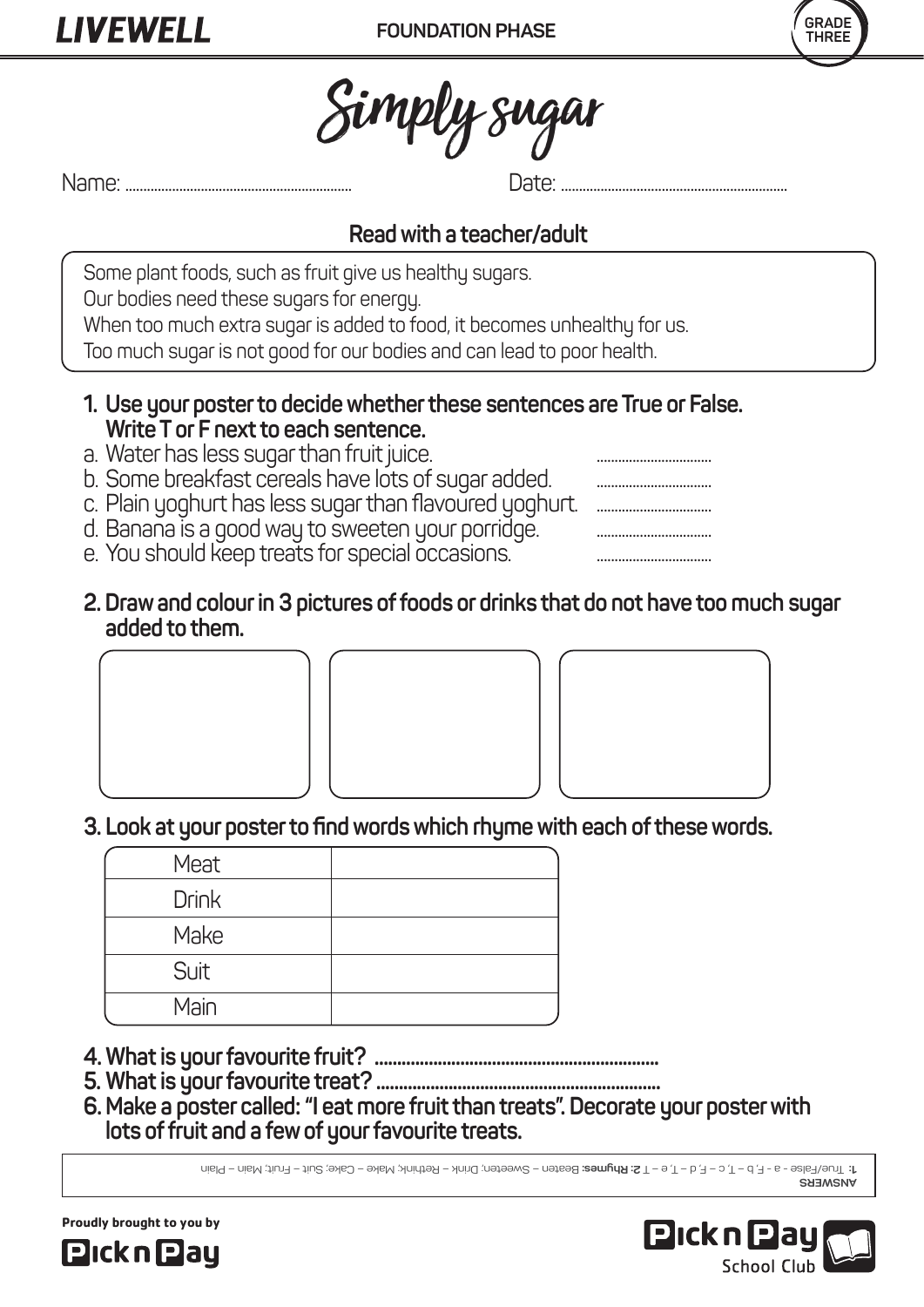



# **Read with a teacher/adult**

Fibre comes from plants only. We can find it in fruits, vegetables, dried beans and grains. Fibre is very important for our health.

Fibre is like a broom which keeps our body clean and healthy.

We should always try to choose foods high in fibre instead of foods low in fibre.

# **1. Below are some pictures of food.**

- a. Some of the foods are plant foods such as fruit, vegetables, dried beans, peas and grains.
- b. Colour in the ones that are from plants and have fibre in them.



# **2. These foods are mentioned in your poster.**

| baked beans | bran tlakes | white pasta     | samp |
|-------------|-------------|-----------------|------|
| white rice  | maltabella  | <b>TELLIUIS</b> | soya |

- a. Some are high in fibre and some are low in fibre.
- b. Use your poster to help you decide if they must go in the high fibre basket or the low fibre basket.
	- c. Write the names in the correct basket.

| <b>High Fibre</b> | <b>Low Fibre</b> |
|-------------------|------------------|
|                   |                  |
|                   |                  |
|                   |                  |
|                   |                  |
|                   |                  |
|                   |                  |

**ANSWERS** High fibre and whisted and white pasta pasta, bay thus **Co.** blackes, baked beans, and all deal of child and a sona pasta, white rice, maltabella sona of  $\mathbf{u}$  : **d** 



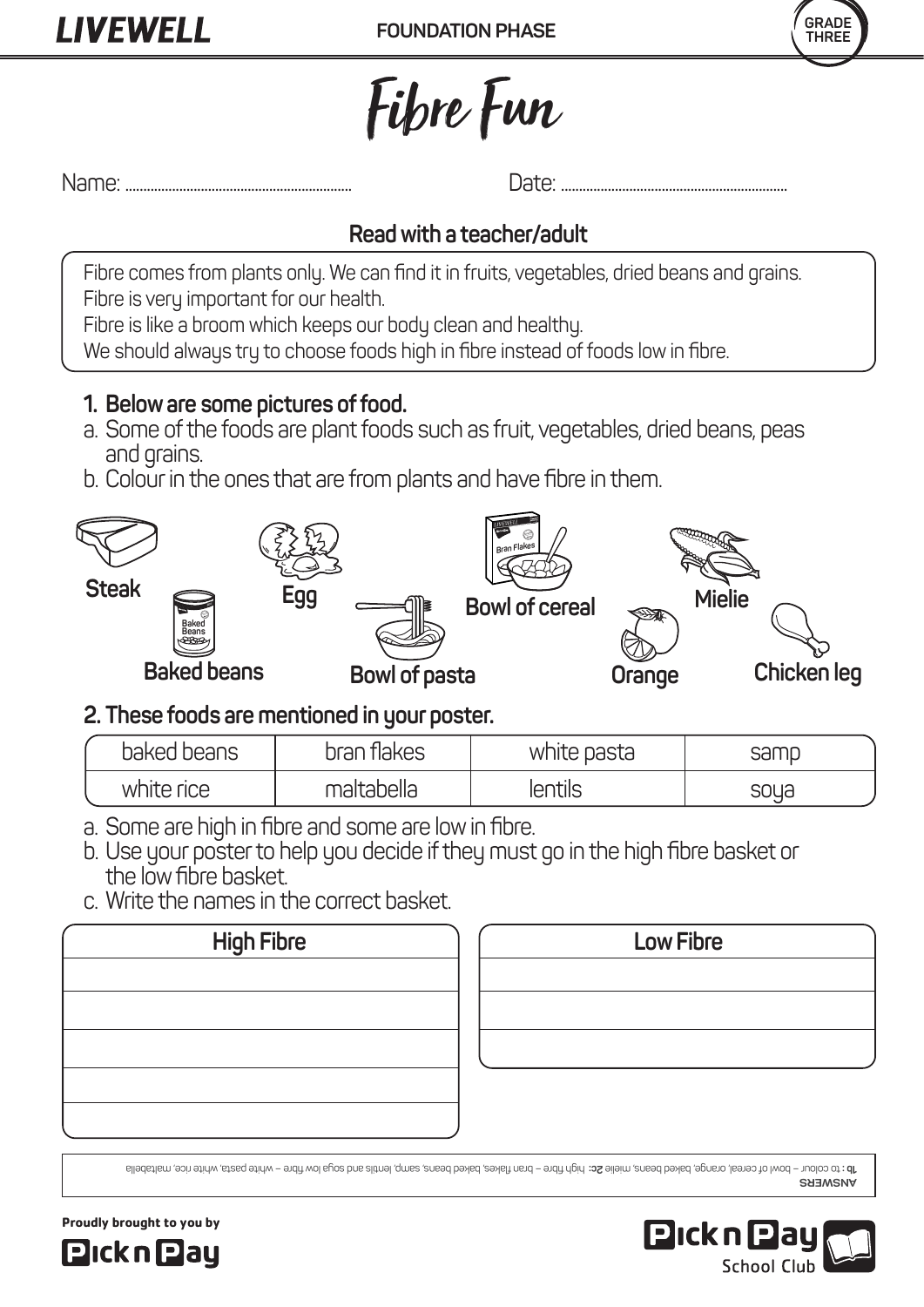

Let's get serious about salt!

#### **Read with a teacher/adult**

Salt can be found naturally in many foods.

When we eat too much food, with added salt, it is unhealthy for us.

Too much salt can lead to problems such as high blood pressure.

Take-away foods are usually high in salt.

Another word sometimes used for **salt** is **sodium**.

 **1. Complete the crossword below using all the things you have learnt about salt. Use the poster to help you.**



#### **DOWN**

- **1.** What you should do with canned vegetables before you add them to your food. (5)
- **2.** The opposite of raw. (6)
- **3.** Too much salt can give us high …. Pressure. (5)
- **4.** High blood pressure is not good for your …. (5)
- **5.** A very strong-smelling vegetable that we use to give food flavour when we cook. (6)

#### **ACROSS**

- **1.** When food is not cooked, we say it is … (3)
- **2.** Another word for salt. (6)
- **3.** What is the opposite of unprocessed? (9)
- **4.** Processed food is …. in salt. (4)
- **5.** We should try to eat more meals cooked at …. (4)





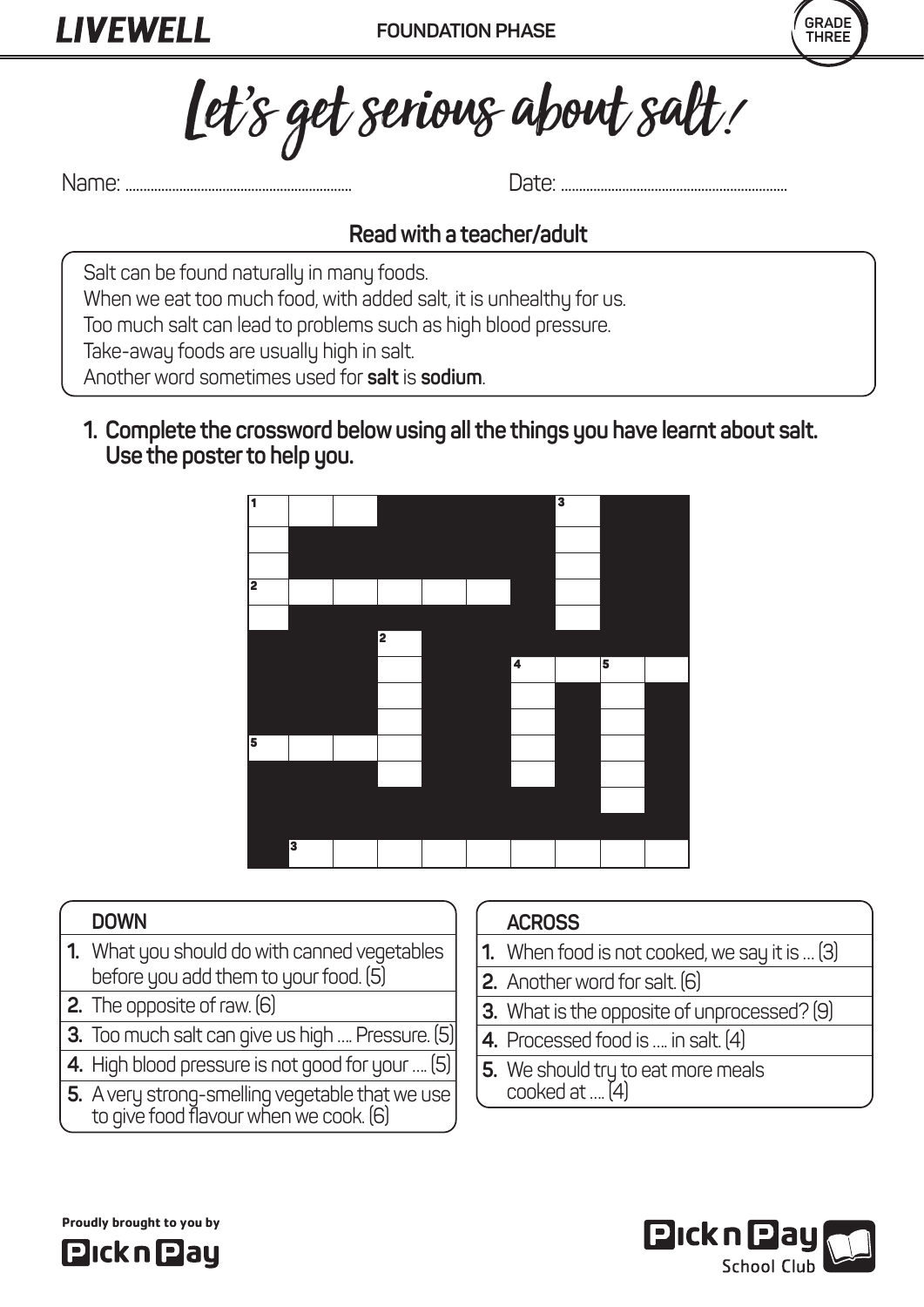

**Pickn Pay** 



**School Club** 

 **2. List 3 ways you can make sure you eat less salt. Your poster will give you some good ideas.**

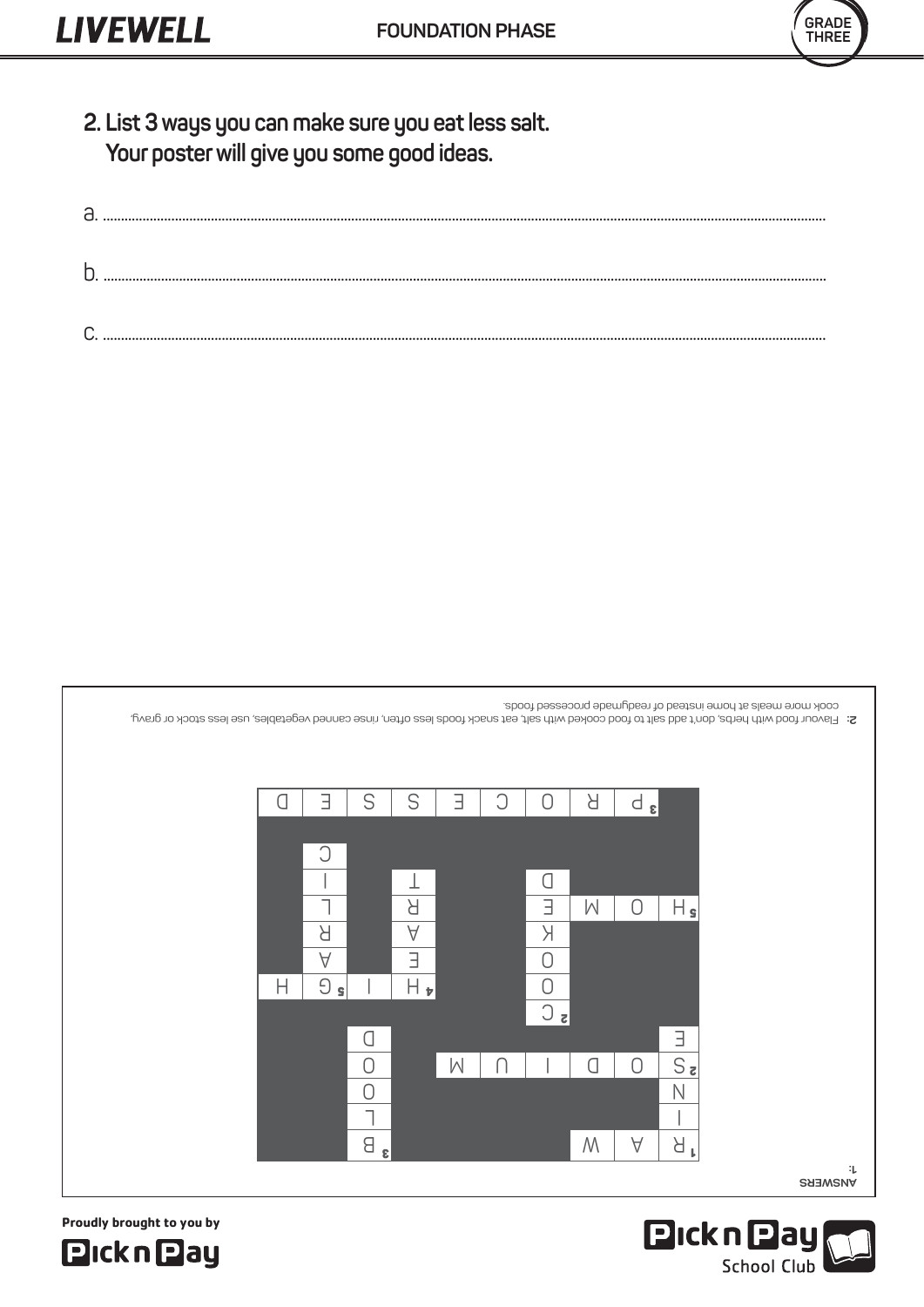



#### **Read with a teacher/adult**

Fruit and vegetables are so good for our bodies! They are full of vitamins and minerals. Many fruits and vegetables can be eaten cooked. They can also be used raw to make delicious salads.

There are so many to choose from!

 The main difference between fruits and vegetables is that fruits contain seeds and vegetables don't.

#### **1. Make up your own salad recipes:**

- a. Start with a fruit salad and then a vegetable salad.
- b. Choose all your favourites from the pictures below and draw them in the salad bowls.



 **2. These long fruit and vegetable words have been mixed up. Unscramble them and write their names in the table below. The first letter in each word is a capital. Use the pictures above to help you.**

| <b>FRUIT</b> | <b>VEGETABLE</b> |
|--------------|------------------|
|              |                  |
|              |                  |
|              |                  |

 **3. Make a healthy vegetable or fruit salad with your teacher, or parent or caregiver. Make sure you are very careful when using a knife. Never use a knife if there is not an adult close by!**

Fruit – pineapple, watermelon, strawberry. Vegetables – cucumber, asparagus, cauliflower **2:**

**ANSWERS**



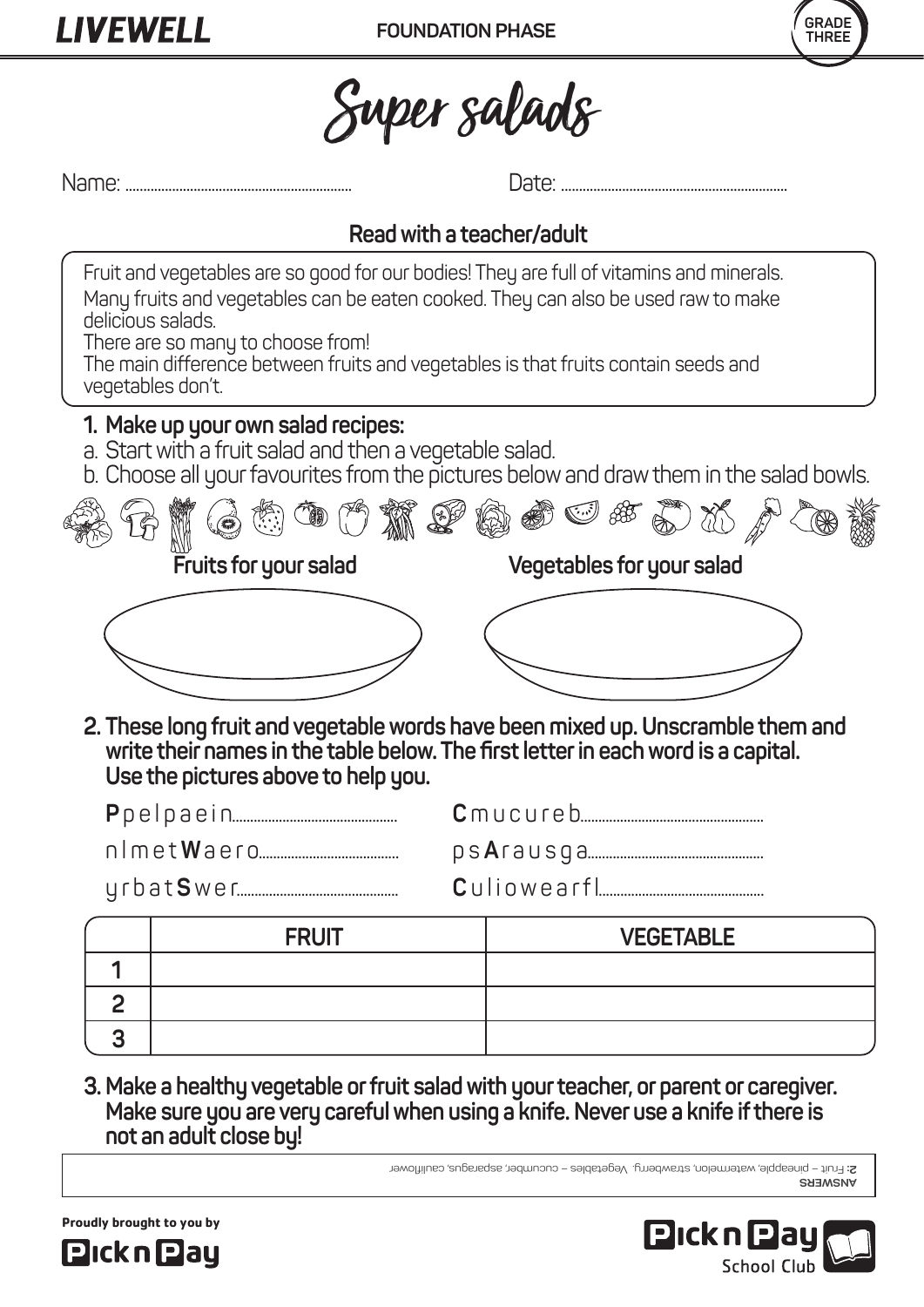

# Fats and Oils:  $\mathbb{G}OR \$

Name: ............................................................... Date: ...............................................................

# **Read with a teacher/adult**

Fats and oils don't sound like they are good for us. The good news is that some are! Healthy fats from plants are good for us. They give us energy and help us to grow. The fats from animals are not as healthy and we need to eat less of them. When possible, always try and choose the plant fats.

# **1. Use your poster to fill in the missing words in these sentences:**

- a. Choose low fat or fat free \_\_\_\_\_\_\_\_\_\_\_\_\_ products.
- b. Trim all \_\_\_\_\_\_\_\_\_\_\_ off meat before cooking.
- c. Remove skin from \_\_\_\_\_\_\_\_\_\_\_\_\_\_\_ before cooking.
- d. Eat more \_\_\_\_\_\_\_\_\_\_\_\_; it is a good source of healthy fats.
- e. Eat less of these fatty meats: \_\_\_\_\_\_\_\_\_\_, sausages and boerewors.

# **Draw a picture to illustrate each sentence.**



- **2. Write the sentences next to the correct body part to learn more about why eating oily fish is good for you.**
	- o Tuna keeps my heart healthy.
	- o Sardines help my brain to work better.
	- o Mackerel keeps my bones strong.





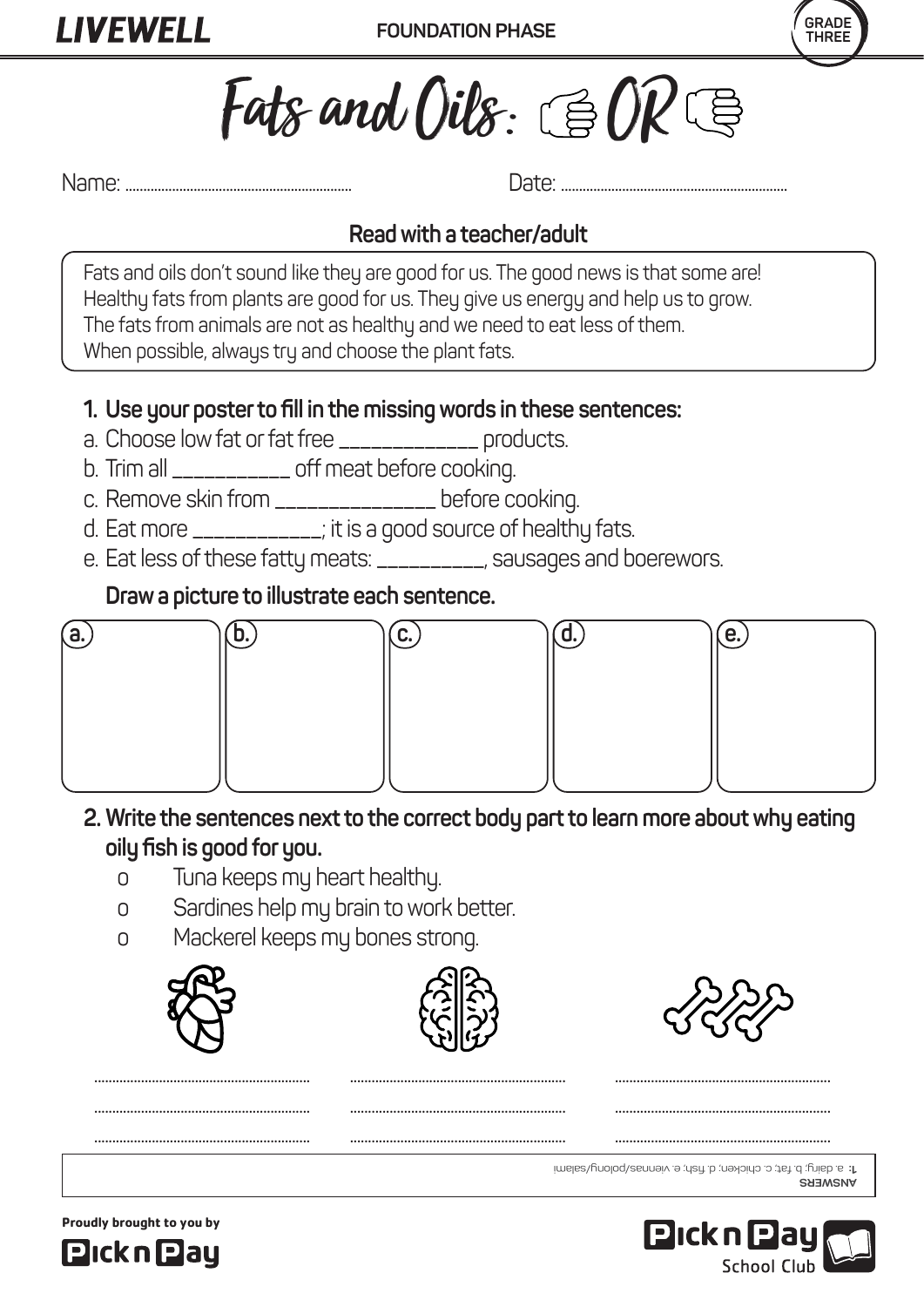

**School Club** 

Learn to love legumes

Name: ............................................................... Date: ...............................................................

### **Read with a teacher/adult**

Legumes come in all shapes and sizes.

Legumes are very good for us because they have protein in them.

 Protein is important and it helps our muscles and bodies to grow strong. You can get a lot of the protein you need from legumes.

Beans, peas, lentils, and chickpeas are some examples of legumes.

Do you know what they look like?

- **1. Have a look at these pictures of legumes.**
- **2. Match the legume with the shape on the right.**
- **3. Draw a line between them. The first one has been done for you.**



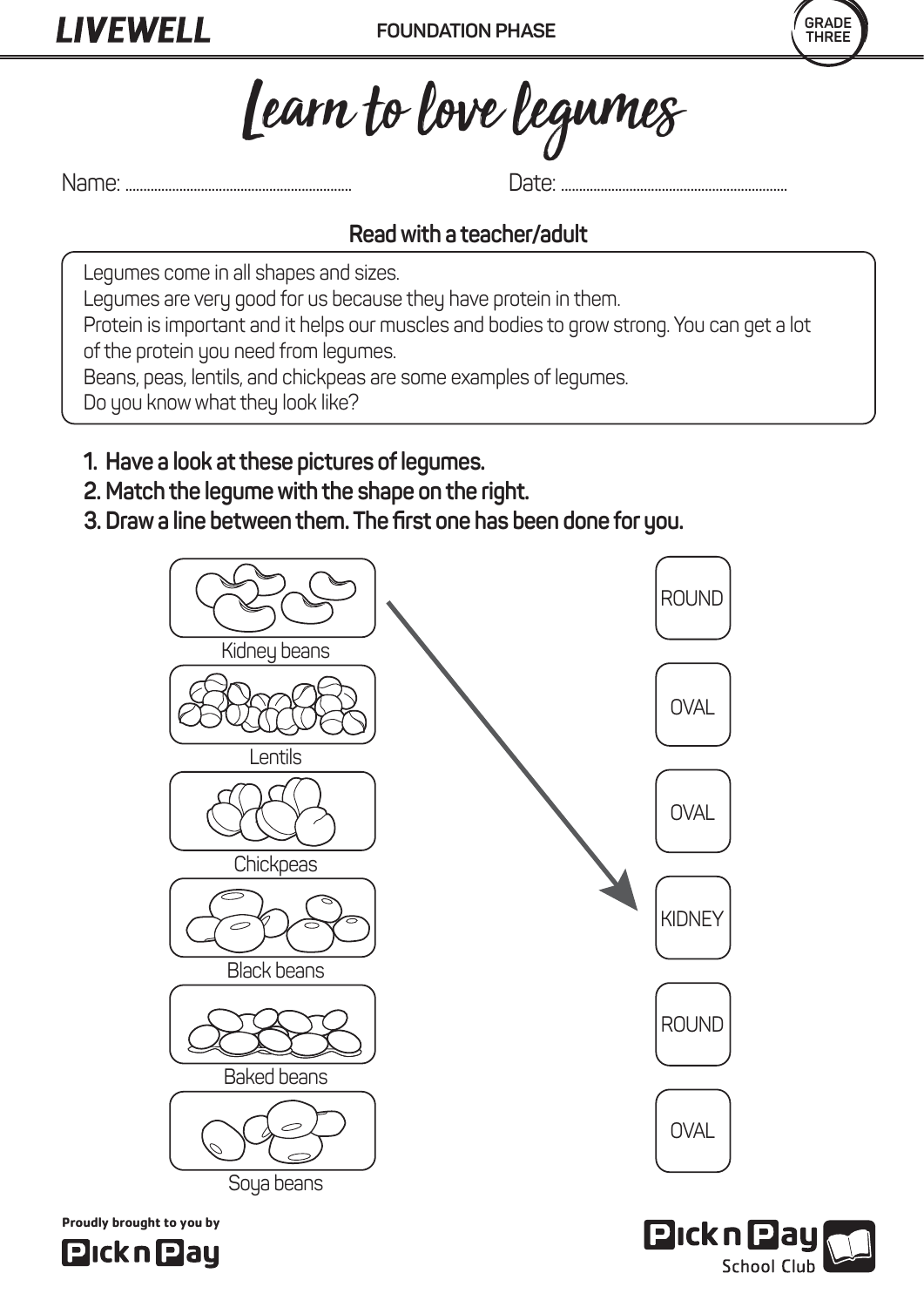

# **4. Find these 'healthy food' words in the word block:**

calcium; iron; omega 3; carbohydrates; protein; glucose; sodium; vitamin A; fat; fish







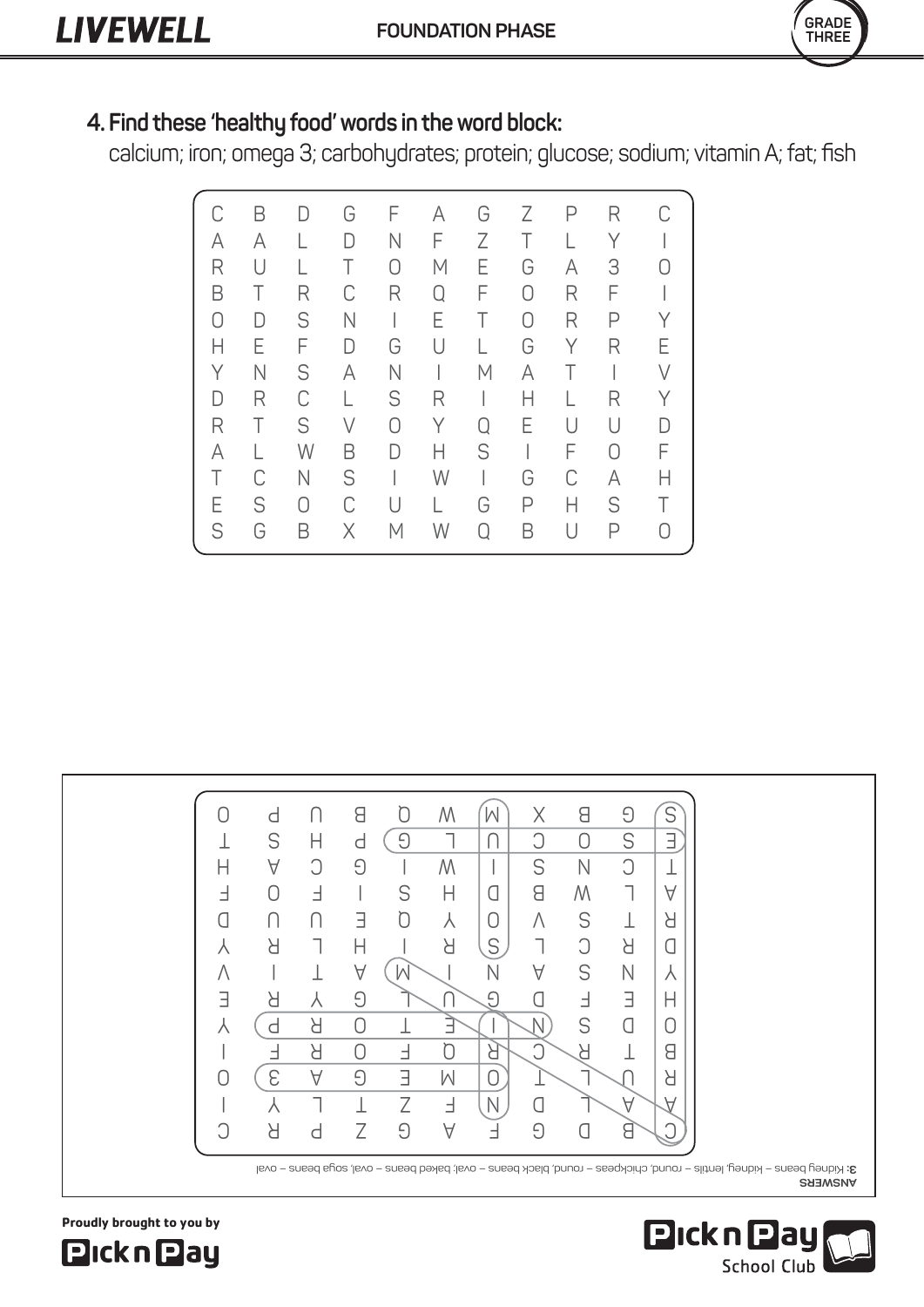



### **Read with a teacher/adult**

Exercise keeps us fit and healthy.

We need strong, healthy bodies to do all our daily activities.

You have learnt that some foods give us energy.

We need this energy for exercise.

Some exercises use up a lot of energy.

# **1. Let's see how much energy we use for difference exercises.**

- a. We will use our scale to help us decide if an exercise uses a little or a lot of energy.
- b. If an exercise uses a little energy, we will give it a low number out of ten (a number below 5).
- c. If an exercise uses a lot of energy, we will give it a higher number out of ten (A number over 5)



- **2. Do these exercises and then decide how much energy these activities use. Give each exercise a number out of 10.**
- a. Run around the field. .....................
- b. Walk from the field to your classroom. .....................
- c. Hop on one leg 10 times. .....................
- d. Skip 20 times. .......................

e. Play a game of soccer or tennis. .....................